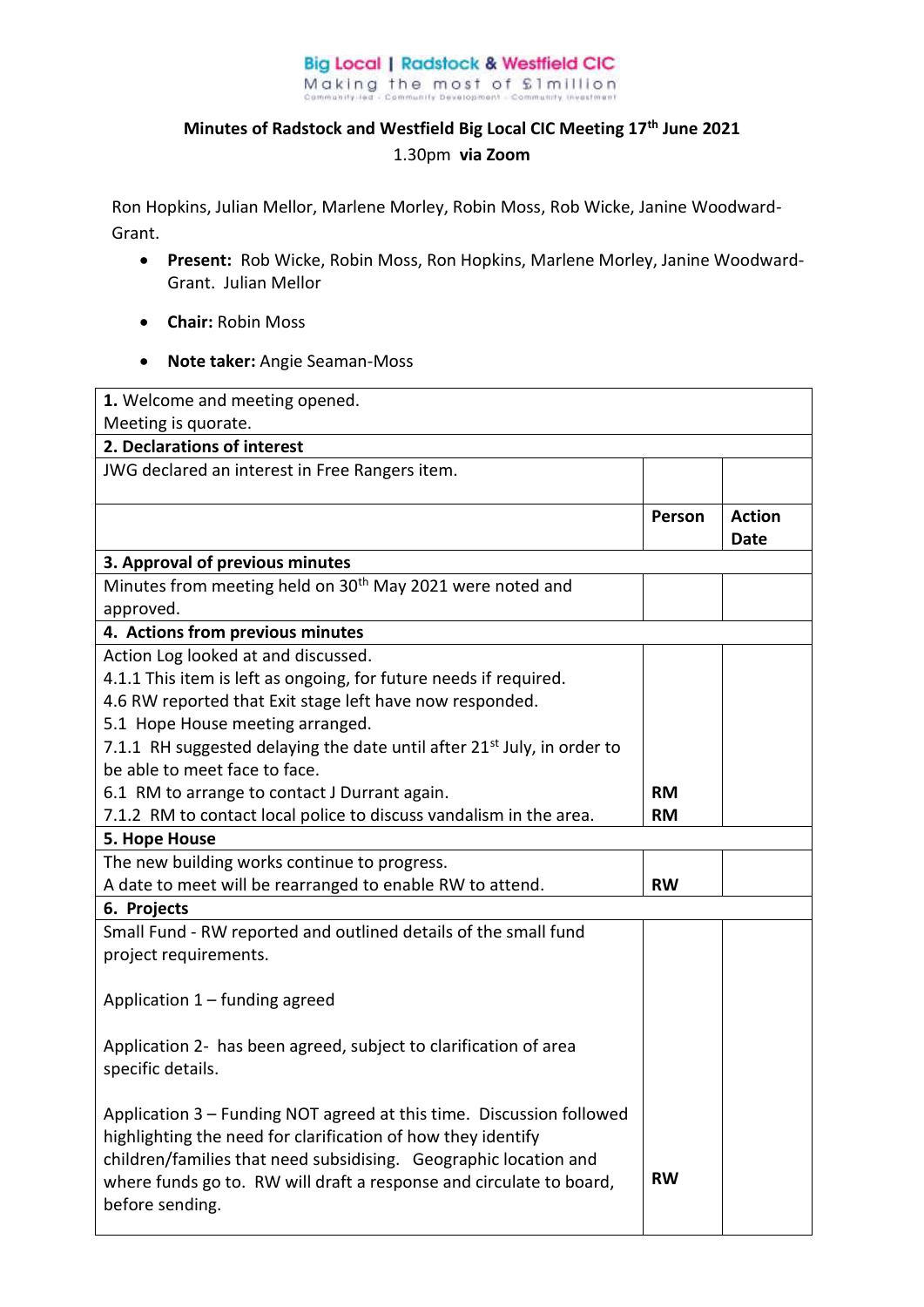Making the most of £1million

| Application 4 – Funding agreed.                                                                                                          |           |  |
|------------------------------------------------------------------------------------------------------------------------------------------|-----------|--|
|                                                                                                                                          |           |  |
| Application 5- This application is on going.                                                                                             |           |  |
| Application $6$ – potential application – RW asked if we can open the                                                                    |           |  |
| application process again to allow this application.                                                                                     |           |  |
| It was agreed to allow this application to be submitted.                                                                                 |           |  |
|                                                                                                                                          |           |  |
| <b>School Capital fund.</b>                                                                                                              |           |  |
| This is ongoing.                                                                                                                         |           |  |
| Commissioned.                                                                                                                            |           |  |
| Curiositree- have requested making an application for further                                                                            |           |  |
| funding. Discussion followed. More information is needed.                                                                                |           |  |
|                                                                                                                                          |           |  |
| <b>Speculative Proposals.</b>                                                                                                            |           |  |
| Sporting Family change-RW summarised the application and will                                                                            |           |  |
| circulate the details for further future discussion.                                                                                     |           |  |
|                                                                                                                                          |           |  |
| MSN RFC not applied but expressed interest – funding NOT agreed.<br>RW outlined details and that this falls outside our designated local |           |  |
| area.                                                                                                                                    |           |  |
|                                                                                                                                          |           |  |
| Free Rangers not applied but expressed interest - funding NOT                                                                            |           |  |
| agreed. RW advised that they do not meet the guidance criteria for                                                                       |           |  |
| this application.                                                                                                                        |           |  |
| 7. Plan 3                                                                                                                                |           |  |
| Next meeting postponed due to COVID lockdown release suspension.                                                                         |           |  |
|                                                                                                                                          |           |  |
|                                                                                                                                          |           |  |
| 8. Finances                                                                                                                              |           |  |
| Thanks given to JWG and RW for all the work on finances.                                                                                 |           |  |
| Finances looked at and agreed.<br>RM- There is a pressing need to comment to Local Trust re: our                                         |           |  |
| concerns regarding the lack of communication and response                                                                                |           |  |
| regarding money and finances.                                                                                                            |           |  |
| JM, RW and RM will follow this up and continue to try to get                                                                             | JM, RW,   |  |
| responses.                                                                                                                               | <b>RM</b> |  |
|                                                                                                                                          |           |  |
| Debit card - RW- reported no expenses on the debit card.                                                                                 |           |  |
| 9.AOB                                                                                                                                    |           |  |
| Local Trust events and workshops can be found on<br>https://localtrust.org.uk/big-local/events/<br>highlighted and noted.                |           |  |
|                                                                                                                                          |           |  |
| 29 <sup>th</sup> & 30 <sup>th</sup> October – Annual conference in Nottingham –                                                          |           |  |
| RM & RW expressed an interest in attending.                                                                                              |           |  |
|                                                                                                                                          |           |  |
| Our Bigger Story – meeting planned for 24 <sup>th</sup> and 25 <sup>th</sup> September in                                                |           |  |